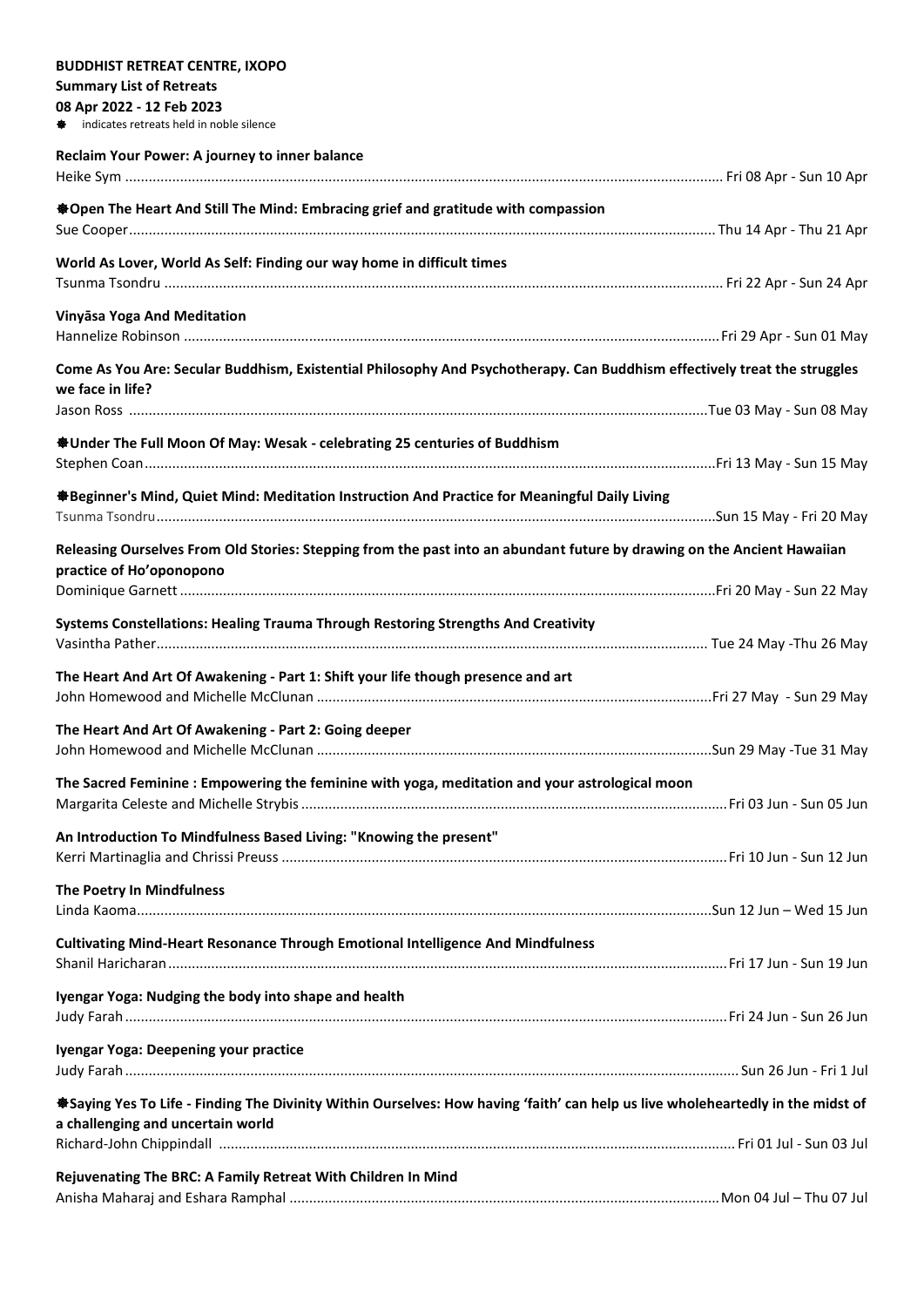| <b>Gardening For Happiness: The Basics Of Gardening</b>                                                                               |  |
|---------------------------------------------------------------------------------------------------------------------------------------|--|
| <b>Ethical Investing For Sustainability</b>                                                                                           |  |
| An Antidote To Insecurity                                                                                                             |  |
| <b>Traditional Hatha and Raja Yoga</b>                                                                                                |  |
| Anger - On The Path Of Love                                                                                                           |  |
| Finding And Keeping Your Centre: Taking Care Of Ourselves In Order To Be Of Service To Others                                         |  |
| A Weekend Of Hatha Yoga: Rekindle Your Life Energy                                                                                    |  |
| Moving Meditation: Cultivating The Four Energies Of Tai Chi                                                                           |  |
| <b>Relaxation: Opening And Relaxing The Heart And Mind</b>                                                                            |  |
| Working With The Elements: Enquiry Into Ourselves And The World Around Us Through A Deeper Understanding Of Our<br><b>Environment</b> |  |
| A Yin Yoga Retreat: Restorative Yoga                                                                                                  |  |
| The Body Has Something To Say: Exploring Our Thinking Bodies Through Yoga, Meditation And Therapeutic Reflection                      |  |
| Nia - Retreat Through Dance: Curating Life As Art                                                                                     |  |
| A Taste of Somatics: Feeling And Healing The Body From Within                                                                         |  |
| Mark Making - The Essence Of Calligraphy. A gentle introduction to formal Western calligraphy                                         |  |
| Healing The Family Tree: An Ancestor And Us Writing Retreat                                                                           |  |
| Between First In-Breath And Last Out-Breath: The Art Of Story-telling                                                                 |  |
| <b>※ The Moon At The Window - A Silent Retreat With Ryokan</b>                                                                        |  |
| <b>Yinsight Yoga: Yin Yoga And Mindfulness Meditation</b>                                                                             |  |
| Stand Like A Tree To Power Up Your Chi                                                                                                |  |
| Life Tides And Word Links: A Course In Poetry                                                                                         |  |
| Root Memoir Course: Exploring Nature And Nurture                                                                                      |  |